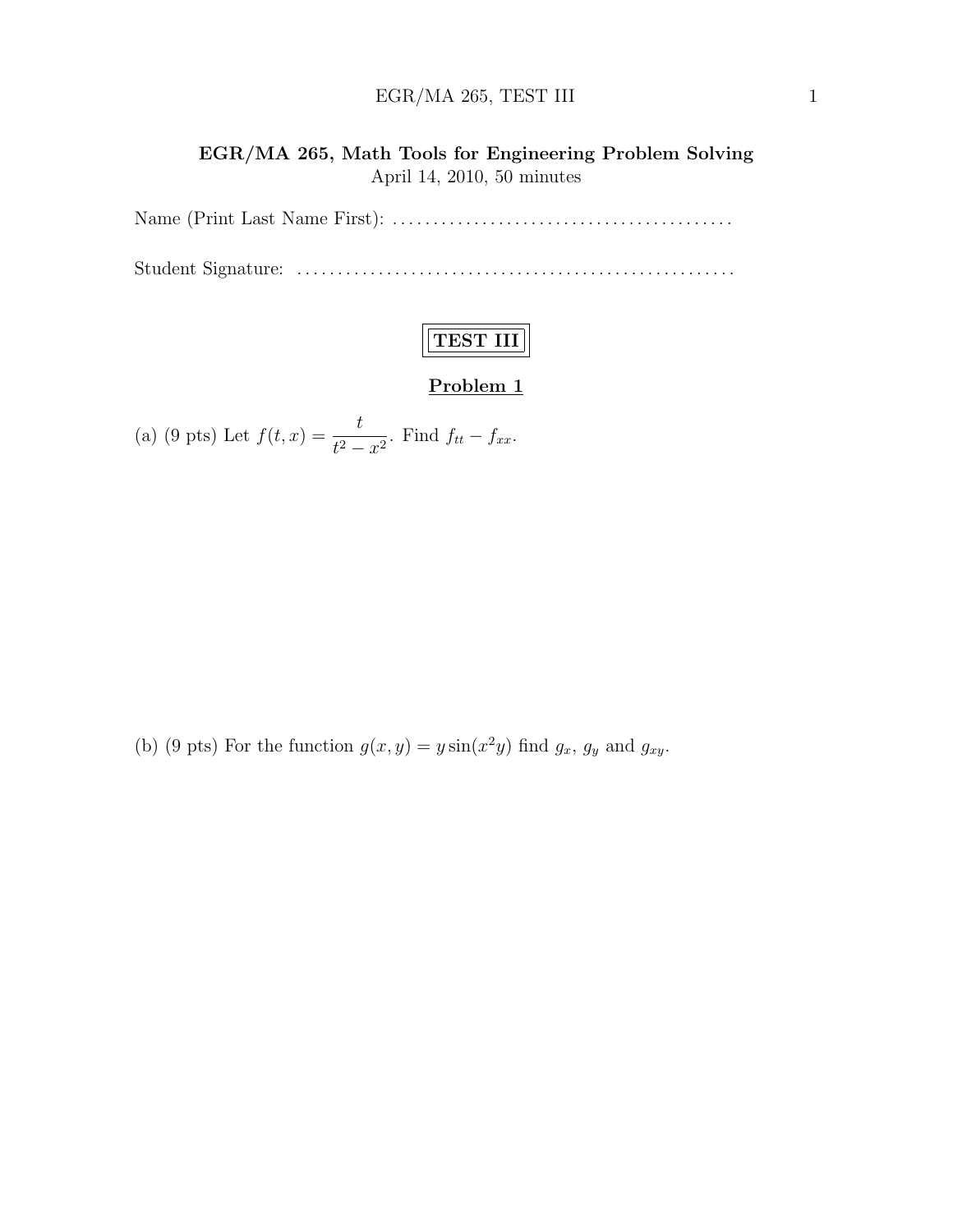### Problem 2

(a) (9 pts) For the function  $h(x, y) = xe^y$  find its direction and rate of steepest ascent at the point  $P(2, 0)$ .

(b) (9 pts) Find the directional derivative of  $h(x, y)$  at  $P(2, 0)$  in the direction of the vector from  $P(2,0)$  to  $Q(\frac{1}{2})$  $(\frac{1}{2}, 2).$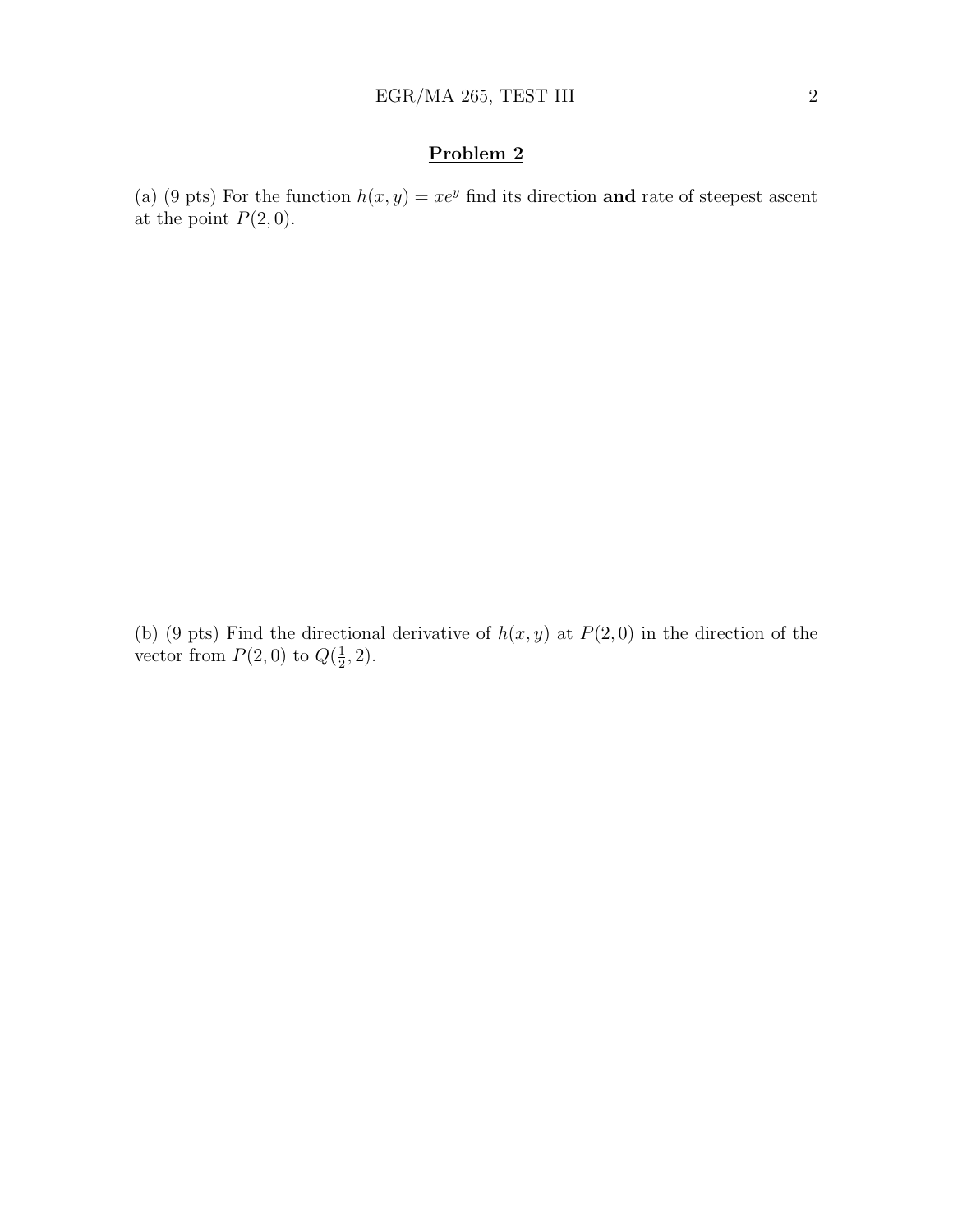### Problem 3

(a) (12 pts) Find an equation for the tangent plane to the level surface

$$
x^2 - 2y^2 + z^2 + yz = 2
$$

at the point  $(2, 1, -1)$ .

(b) (6 pts) Also, find parametric equations for the normal line to the level surface

$$
x^2 - 2y^2 + z^2 + yz = 2
$$

at the point  $(2, 1, -1)$ .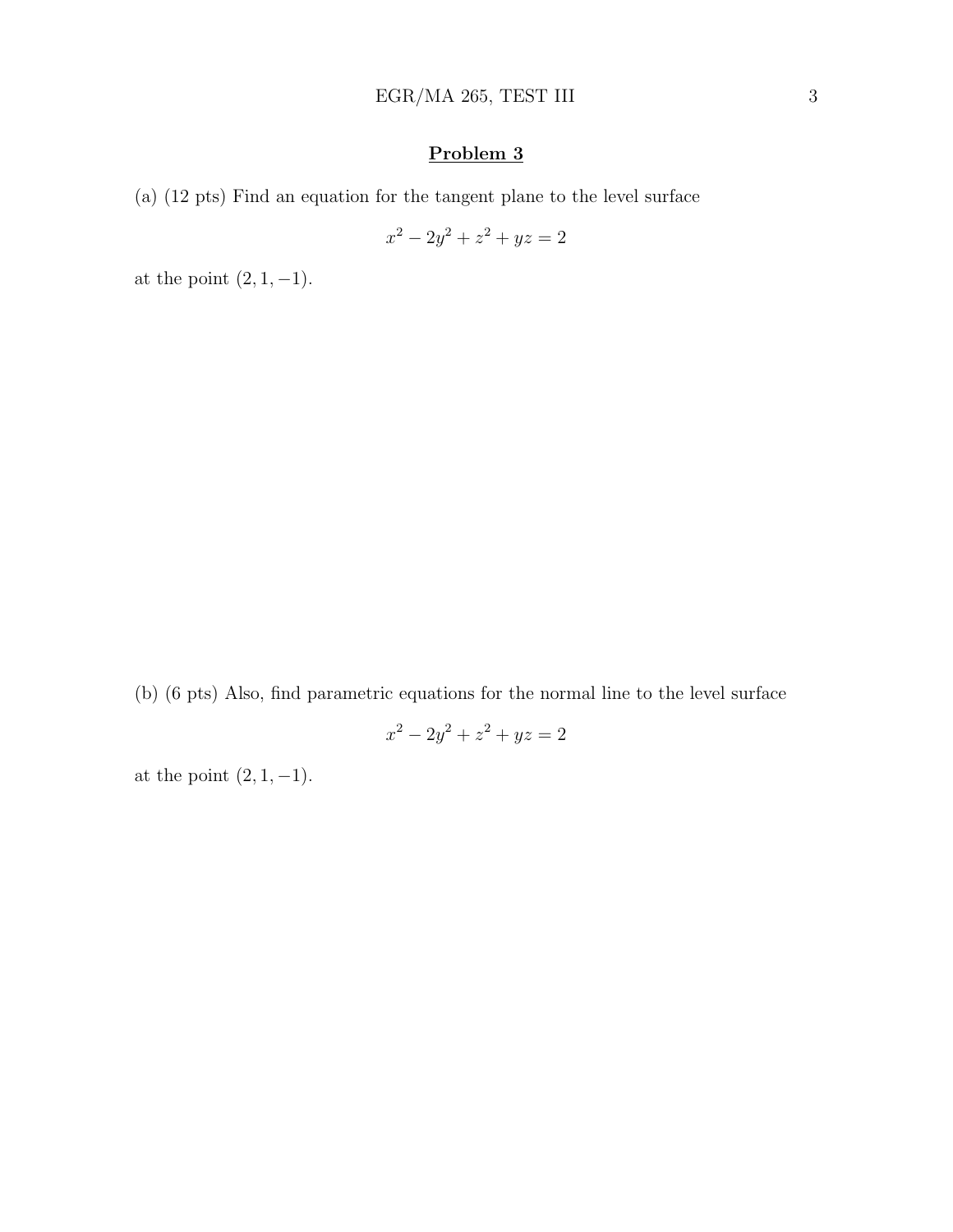#### Problem 4 (12 pts)

Evaluate  $\int_C xy^4 ds$  where C is the right half of the unit circle  $x^2 + y^2 = 1$ .

Problem 5 (12 pts)

Find the work done by the force field

$$
F(x, y) = x^2 y \mathbf{i} - y\sqrt{x} \mathbf{j}
$$

along the curve C parameterized by  $x = t^2$ ,  $y = t$ ,  $0 \le t \le 1$ .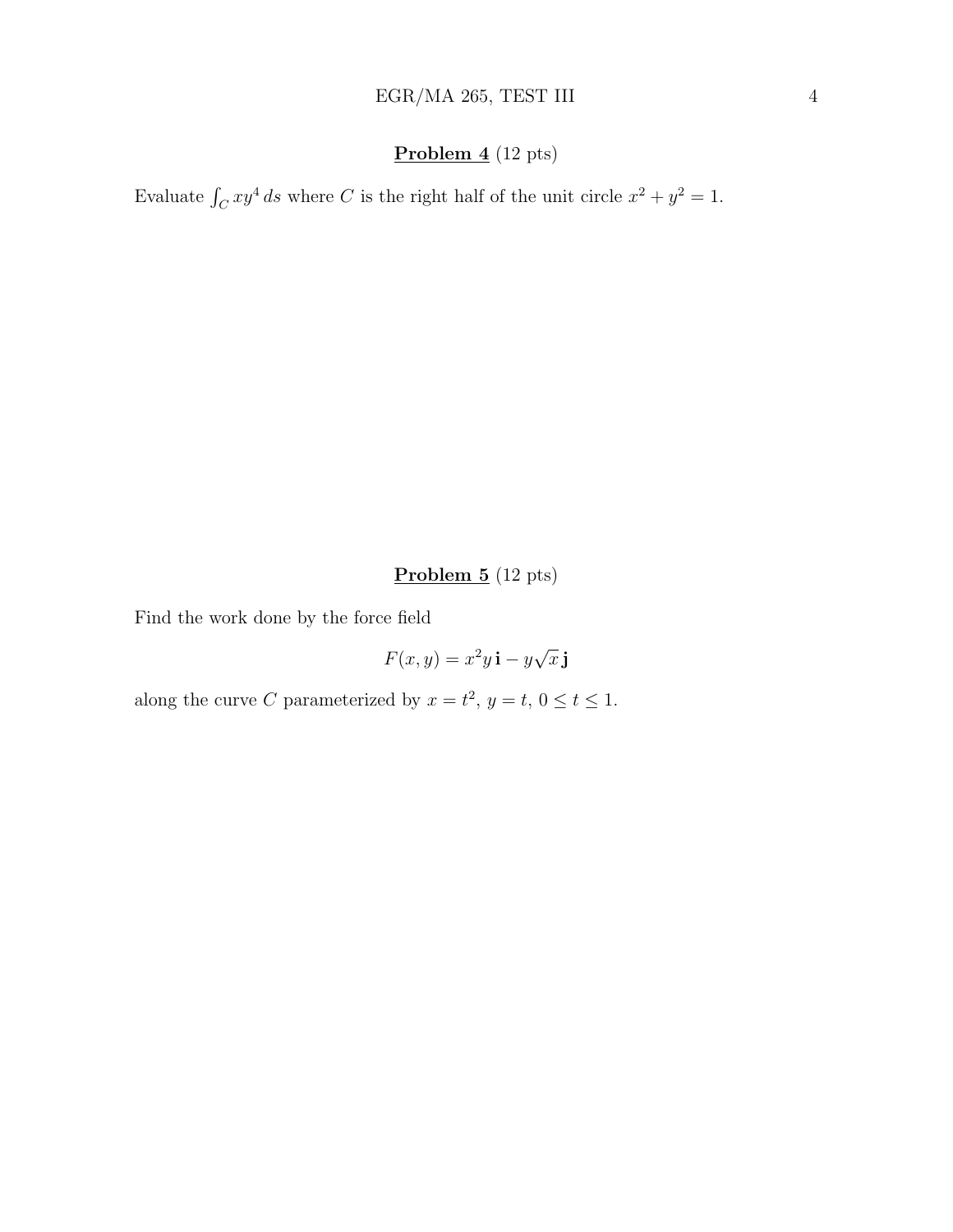#### Problem 6

Determine for each of the following force fields if it is conservative.

(a) (5 pts)  $F(x, y) = (x^3 + 4xy)\mathbf{i} + (4xy - y^3)\mathbf{j}$ 

(b) (5 pts)  $F(x, y) = x^3 y^4 \mathbf{i} + x^4 y^3 \mathbf{j}$ 

#### Problem 7 (12 pts)

For the conservative force field  $F(x, y)$  from Problem 6 find a potential function  $\phi(x, y)$ and calculate the work done by the force field along the curve traced by the vector and calculate the work done by the force<br>function  $\mathbf{r}(t) = \sqrt{t} \, \mathbf{i} + (1+t^3) \mathbf{j}$ ,  $0 \le t \le 1$ .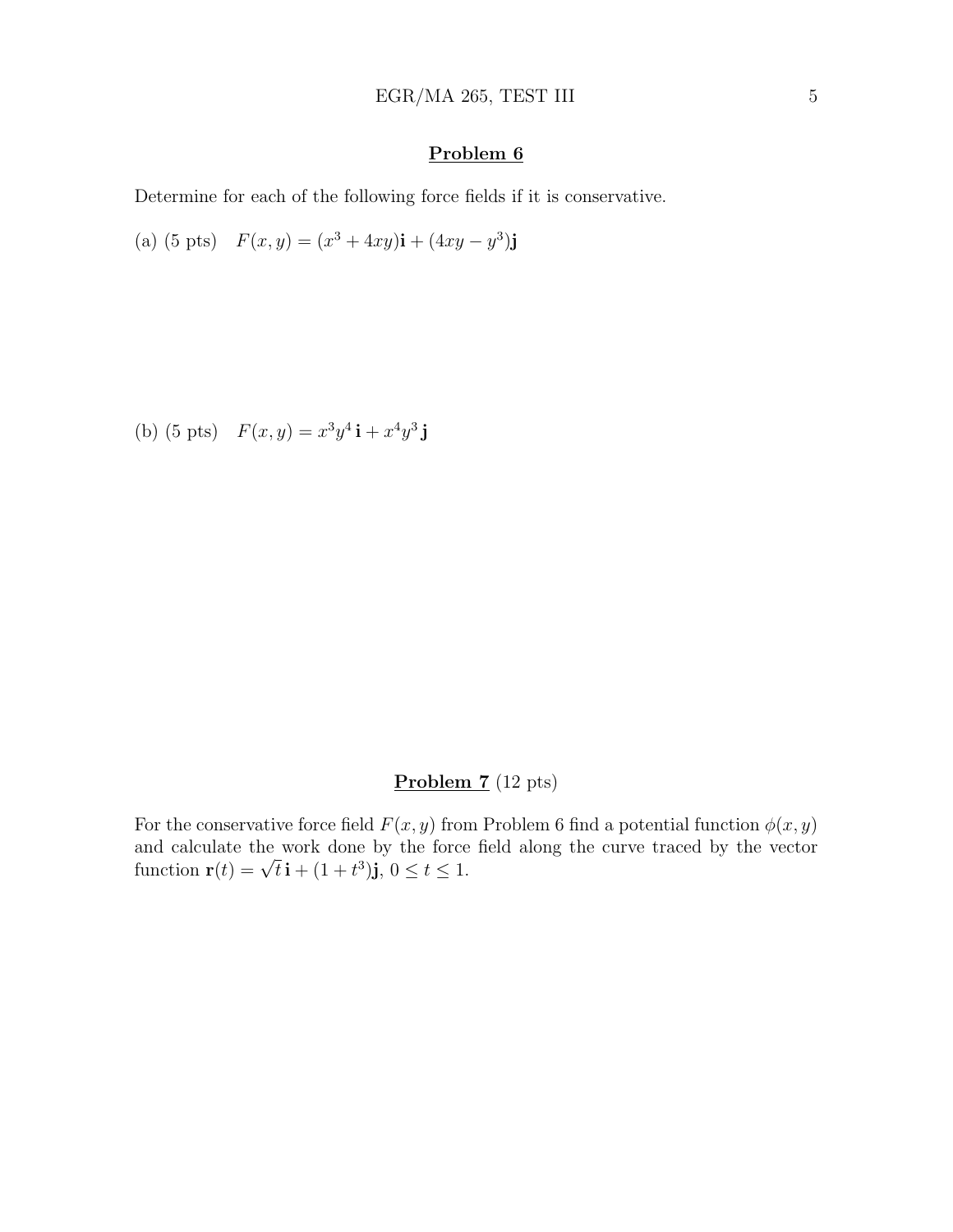# SCRATCH PAPER